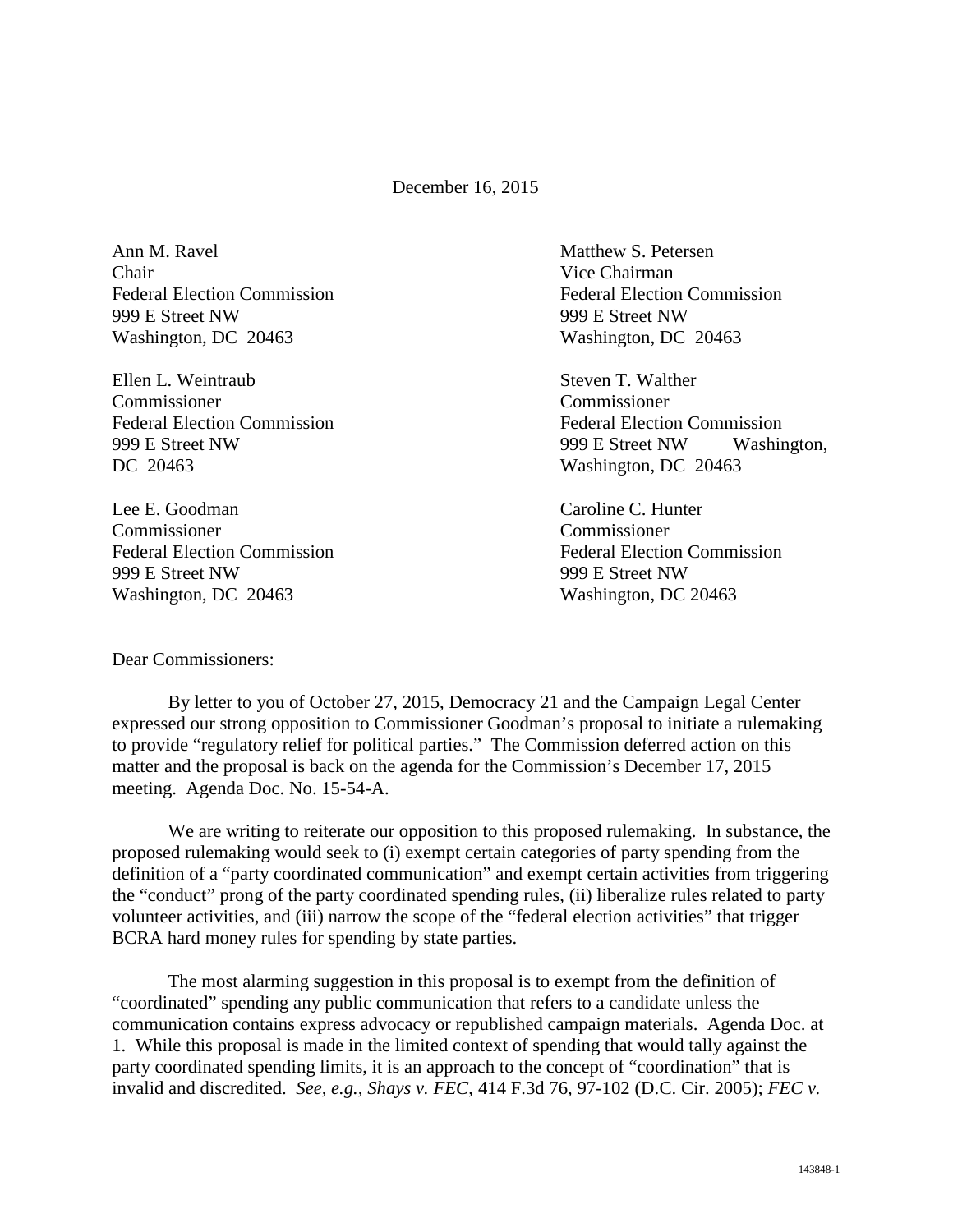*Christian Coalition*, 52 F. Supp. 2d 45, 88 (D.D.C. 1999). As the Supreme Court has said, "the line between express advocacy and other types of election-influencing expression is, for Congress' purposes, functionally meaningless." *McConnell v. FEC*, 540 U.S. 93, 217 (2003). By using a "functionally meaningless" standard to draw the content line between coordinated spending and independent spending for parties, the Commission would be opening the door to generally undermining the coordination standard of the law.

As we also explained in our earlier letter, the Commission should first address more pressing rulemaking priorities. In this regard, we note that the December 17 meeting agenda also includes a meritorious proposal by Commissioner Weintraub and Chair Ravel. Agenda Doc. No. 15-54-D. This proposal directly targets the ongoing abuse of the Commission's coordination rules by candidate-specific Super PACs that, as a functional matter, operate as arms of the candidate campaigns they support. The practical effect of this de facto coordination is an evisceration of the candidate contribution limits. This is a serious matter and one that the Commission should address on an urgent basis. At a bare minimum, the Commission should undertake a rulemaking to examine the scope of the problem, and to assess possible solutions to it. The Weintraub-Ravel proposal to undertake such a rulemaking warrants the support of all Commissioners.

So too, as we previously said, the Commission has been derelict in failing to revise its rules for disclosure of electioneering communications and independent expenditures, a failure that has resulted in the lack of disclosure of the source of hundreds of millions of dollars now being spent to influence federal elections. This is a major and growing problem, for which the Commission's inability to muster a majority to even begin a rulemaking is a national scandal.

We strongly urge you to reject Commissioner Goodman's proposed rulemaking on "regulatory relief" for parties. We also urge you, as a separate matter, to support the Weintraub-Ravel proposed rulemaking on coordination, and also to undertake a rulemaking to fix the Commission's broken disclosure regime.

Sincerely,

*/s/ J. Gerald Hebert /s/ Fred Wertheimer*

J. Gerald Hebert Fred Wertheimer Paul S. Ryan Democracy 21 Campaign Legal Center

Donald J. Simon Sonosky, Chambers, Sachse Endreson & Perry LLP 1425 K Street NW—Suite 600 Washington, DC 20005

Counsel to Democracy 21